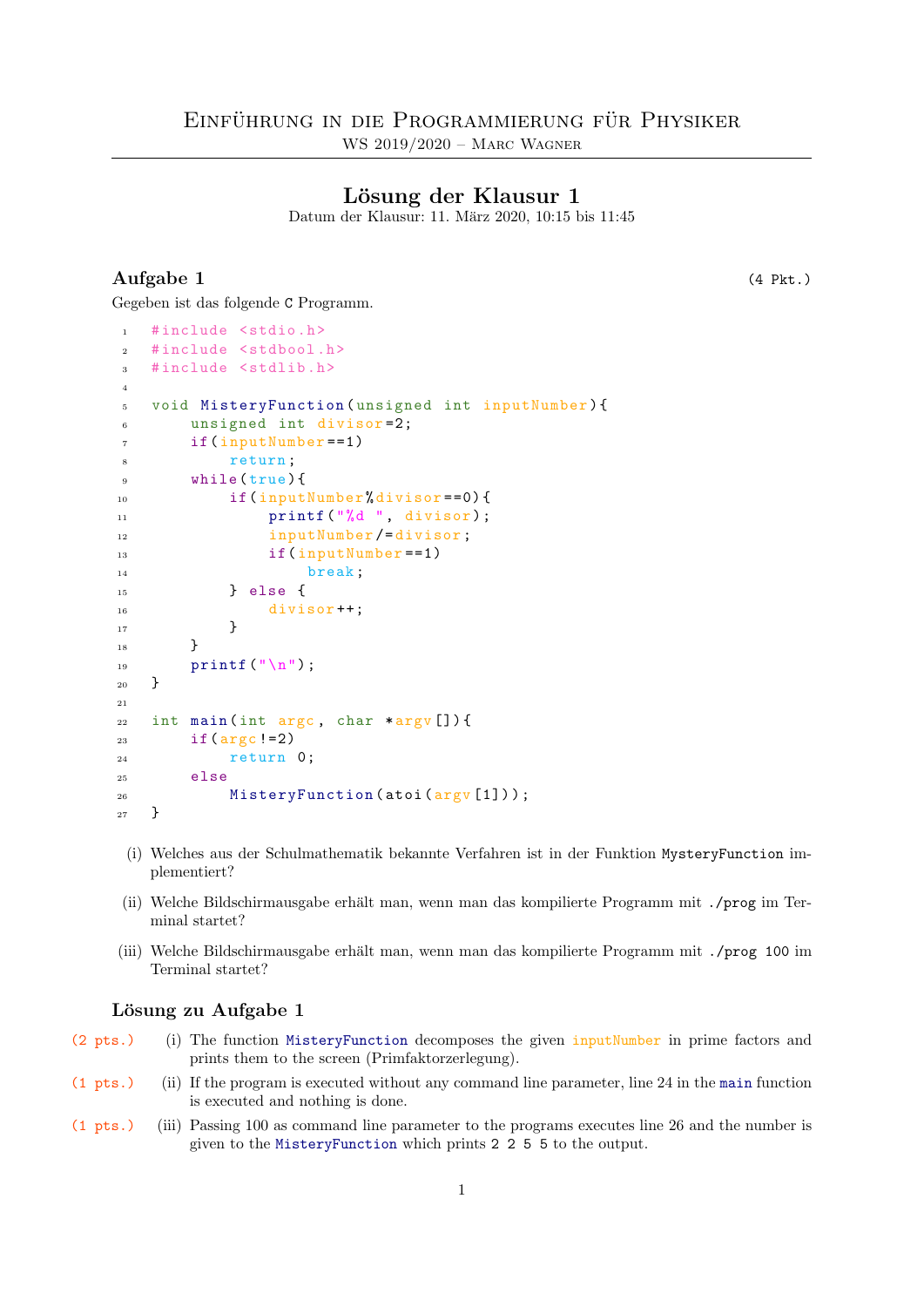# Aufgabe 2 (5 Pkt.)

Gegeben ist das folgende fehlerhafte C Programm.

```
1 int main (void) {
2 int sum;
3 for (u=0; u<50; u++)4 \quad \text{sum} + = 2u + 1;5 printf ("The sum of the first %d odd numbers is %d^2 = %d\n", u, u);
6 }
```
Das Programm soll eigentlich Qudratzahlen uber die Summe ungerader Zahlen berechnen und die fol- ¨ gende Bildschirmausgabe liefern:

The sum of the first 50 odd numbers is  $50^{\circ}2 = 2500$ 

Finde und nenne die fünf im Programm befindlichen Fehler. Gib eine entsprechende korrigierte Version des Programms an.

### Lösung zu Aufgabe 2

| $(0.5 \text{ pts.})$ | 1. The header <stdio.h> is missing.</stdio.h>            |
|----------------------|----------------------------------------------------------|
| $(0.5 \text{ pts.})$ | 2. Add <stdio.h> before line 1.</stdio.h>                |
| $(0.5 \text{ pts.})$ | 3. The variable sum is not initialized.                  |
| $(0.5 \text{ pts.})$ | 4. Change line 2 to int $sum=0$ ;                        |
| $(0.5 \text{ pts.})$ | 5. The variable <b>u</b> is not defined.                 |
| $(0.5 \text{ pts.})$ | 6. Add int $u$ ; before the for loop.                    |
| $(0.5 \text{ pts.})$ | 7. The multiplication $*$ sign is missing on line 4.     |
| $(0.5 \text{ pts.})$ | 8. Change line 4 to sum $+= 2*u + 1$ ;                   |
| $(0.5 \text{ pts.})$ | 9. The last argument of the printf statement is missing. |
|                      |                                                          |

 $(0.5 \text{ pts.})$  10. Change line 5 to printf(..., u, u, sum);.

### Aufgabe 3 (7 Pkt.)

Gegeben ist die folgende C++ Implementation einer Klasse, die komplexe Zahlen beschreibt.

```
1 class C_number
2 \{3 public :
4 C_number ( double re_ , double im_)
5 {
6 re = re;
7 \quad \text{im} = \text{im}.8 }
9
10 private :
11 double re;
12 double im;
13 };
```
(i) Ist die folgende Verwendung der Klasse C\_number in der main Funktion korrekt, d.h. l¨asst sich der Code kompilieren?

```
_{14} int main ()
15 {
16 C_number c1 (0.0, 0.0);
17 c1.re = 5.0;
18 }
```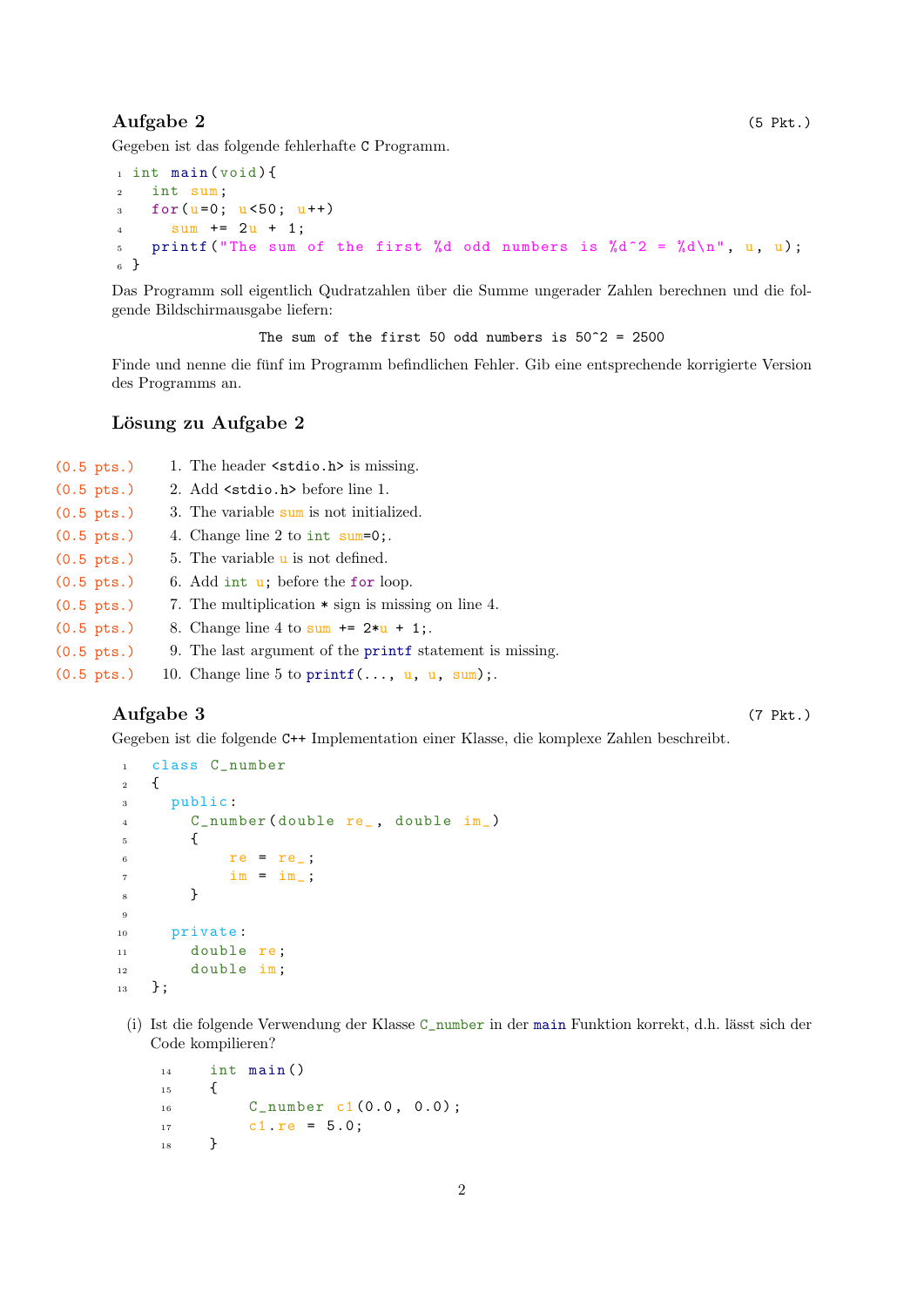Falls nicht, begründe, warum es zu einem Problem kommt und wie dieses durch Verändern der Klassendefinition behoben werden kann.

(ii) Erweitere die Klassendefinition um eine Member-Function print, die die Attribute re und im am Bildschirm in der Form

$$
re = 5.000
$$
,  $im = 0.000$ 

ausgibt, d.h. in Dezimaldarstellung mit drei Nachkommastellen. Gib dabei auch alle #include Statements an, die zum fehlerfreien Kompilieren des Programs erforderlich sind.

- (iii) Erweitere die Klassendefinition um eine Member-Function mult, die die durch die Klasse repräsentierte komplexe Zahl mit einer reellen double Zahl (übergeben als Funktionsparameter) multipliziert. Das Ergebnis soll nicht zurückgegeben werden, sondern  $re$  und  $im$  soll im Objekt überschrieben werden.
- (iv) Schreibe eine main Funktion, in der Du die erweitere Klassendefinition verwendest,
	- um zunächst eine komplexe Zahl  $3 + 4i$  zu definieren,
	- diese dann mit 2.5 zu multiplizieren und
	- das Ergebnis schließlich am Bildschirm auszugeben.

#### Lösung zu Aufgabe 3

- (1 pts.) (i) The code does not compile, because of line 17 where the private member re is attempted to be accessed outside the class.
- (1 pts.) Making the private members public, i.e. removing line 10 would fix the problem. Alternatively a setter method could be added to change re. The best solution is to remove line 17 and change line 16 to  $C_$ number  $c1(5.0, 0.0)$ ;.
- (1 pts.) (ii) In the interface of the class, something like the following should be added (only <iostream> or  $\leq$ cstdio> needed<sup>1</sup>).

```
void print () { print f ("re = \frac{9}{2}.3f , im = \frac{9}{2}.3f \n", re, im); }
```
Of course, using std::cout is also accepted

```
void print () {
    std:: cout << std:: fixed << std:: setprecision (3)
               << "re = " << re << ", im = " << im << "\n";
} // <iostream > and <iomanip > needed
```
- (0.5 pts.) The needed header files have to be included.
- (0.5 pts.) This function has to be public.
- (1 pts.) (iii) The mult function defined inside the class could look like the following.

```
void mult ( double factor ) {
    re *= factor ;
    im *= factor ;
}
```
(0.5 pts.) This function has to be public.

(1.5 pts.) (iv) The main function could look like this.

```
int main () {
    C_number c1 (3.0 , 4.0) ;
    c1. mult (2.5) ;
    c1. print();
}
```
<sup>1</sup> Including <stdio.h> in C++ code is working and it was accepted as corrected, but it should be avoided.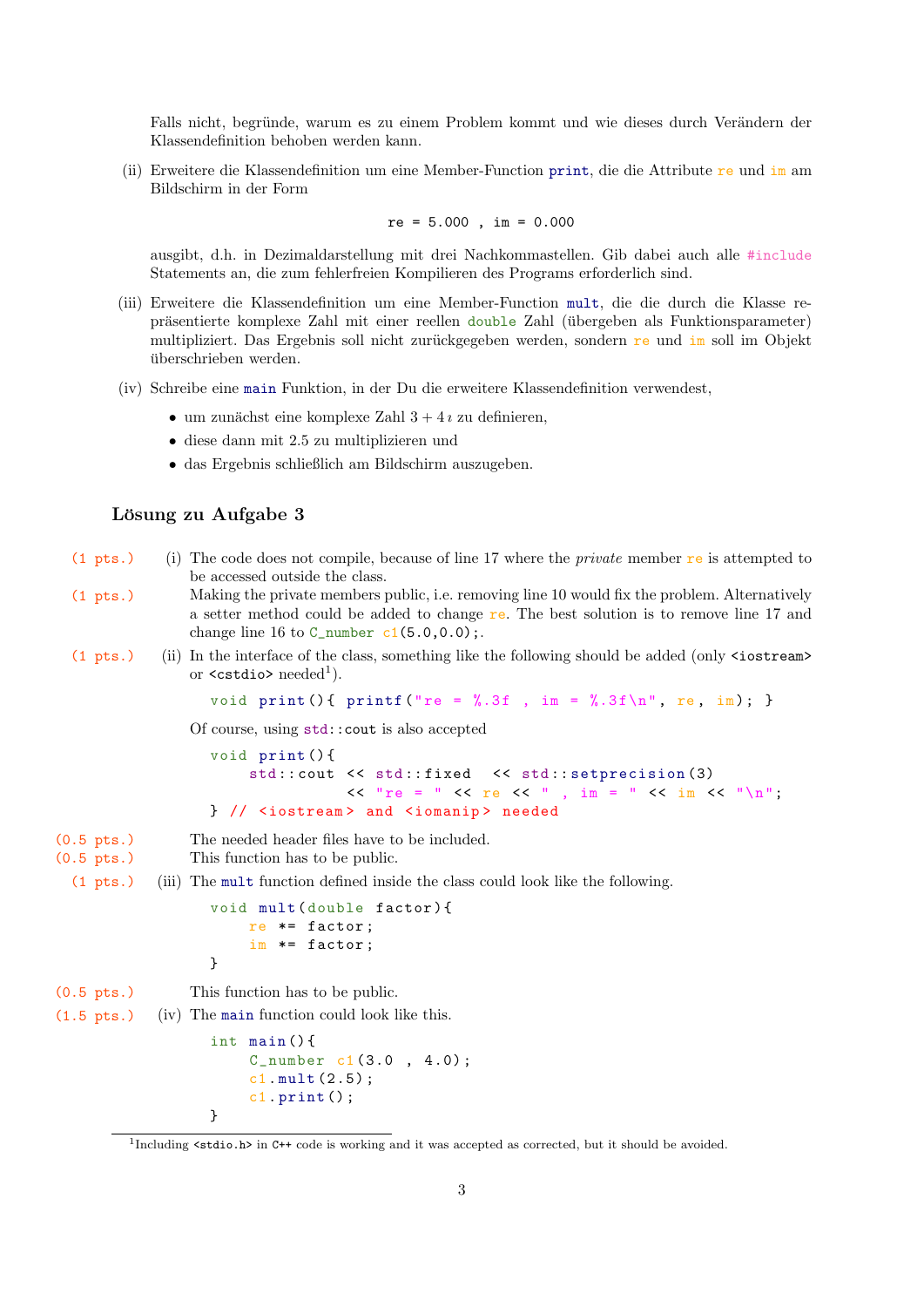#### $\text{Augabe } 4$  (7 Pkt.)

Schreibe ein C Programm, das die Lösung der Gleichung

$$
\sin(x) = \frac{x}{2}
$$

mit der Eigenschaft  $x > 0$  auf mindestens sechs Dezimalstellen genau berechnet und ausgibt. Verwende dazu die in der Vorlesung besprochene Bisektion.

# Lösung zu Aufgabe 4

The solution could look like the following.

```
(0.5 pts.) #include \text{5} ath.h>
(0.5 pts.) #include < stdio.h>
 (1 pts.) double f(double x) { return sin(x)-x/2; }
            int main (void) {
(0.5 \text{ pts.}) double eps = 1.e-6;(0.5 \text{ pts.}) double x\_min =0.1; double x\_max =3.0;
(0.5 \text{ pts.}) double f_min = f(x_min), f_max = f(x_max);
(0.5 \text{ pts.}) while (x_{\text{max}} - x_{\text{min}} > eps){
(0.5 \text{ pts.}) double x_{\text{tmp}} = 0.5*(x_{\text{min}+x_{\text{max}})};
                      double f_{\text{tmp}} = f(x_{\text{tmp}});
 (1 pts.) if(f\_min * f\_tmp < 0.0) {
(0.5 \text{ pts.}) x\_max = x\_tmp; f\_max = f\_tmp;} else {
(0.5 \text{ pts.}) x\_min = x\_tmp; f\_min = f\_tmp;}
                 }
                 double x_0 = 0.5*(x_{min}+x_{max});
(0.5 pts.) printf ("Found root: f(\frac{9}{6} + f) = \frac{9}{6} + e \ln^n, x_0, f(x_0));
            }
```
#### Aufgabe 5 (4 Pkt.)

Schreibe eine C Funktion, die als Parameter eine positive Integer-Zahl erhält und deren Quersumme berechnet (die Quersumme ist die Summe der Ziffern der Zahl) und diese zurückgibt.

#### Lösung zu Aufgabe 5

The solution could look like the following.

```
(1 pts.) unsigned int SumOfDigits ( unsigned int inputNumber ) {
(0.5 pts.) unsigned int sum =0;
 (1 pts.) while ( inputNumber !=0) {
(0.5 pts.) sum += inputNumber %10;
(0.5 pts.) inputNumber /= 10;
             }
(0.5 pts.) return sum ;
         }
```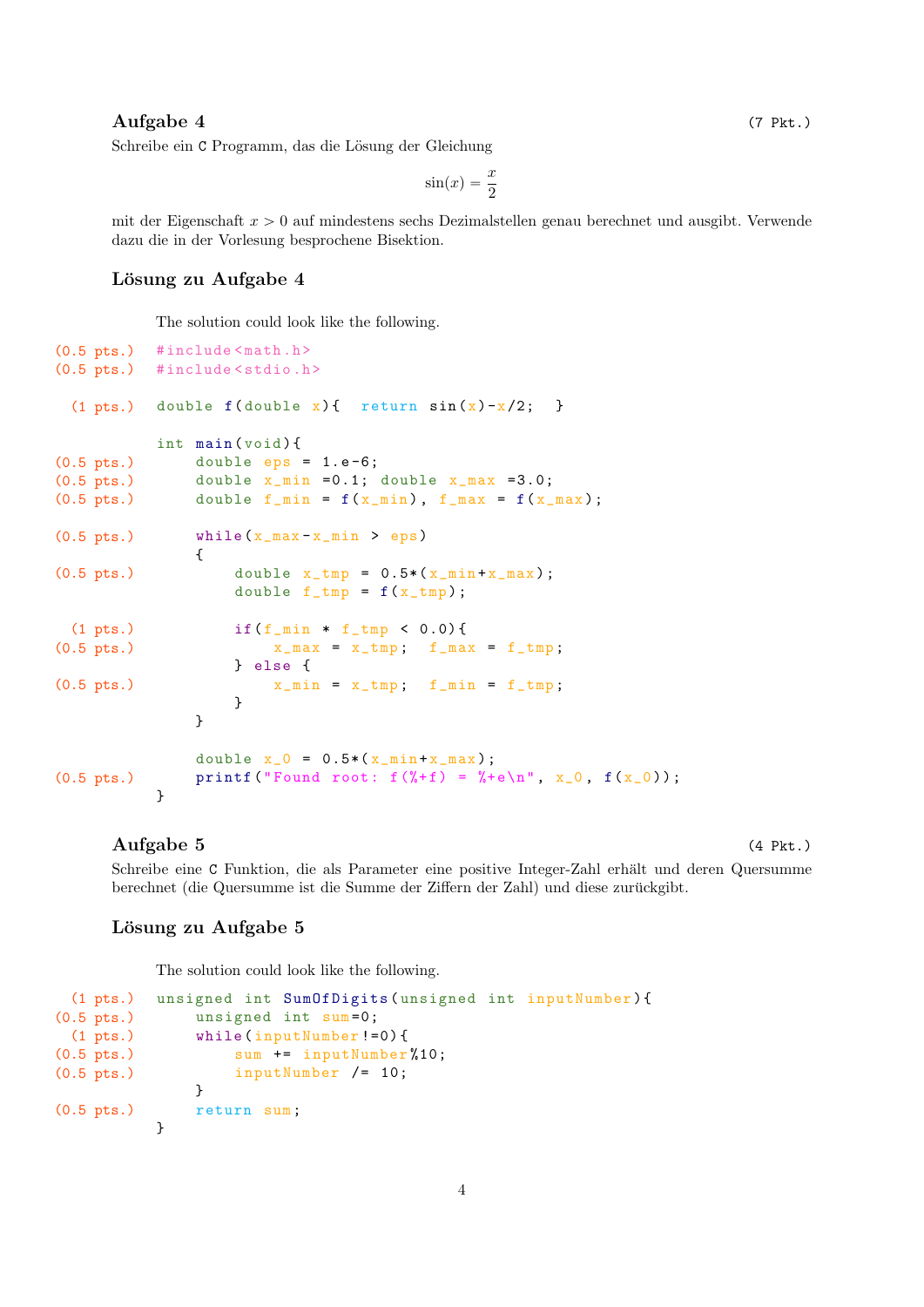### $\text{Augabe 6}$  (6+7=13 Pkt.)

Hinweis: (i) und (ii) können im Wesentlichen unabhängig bearbeiten werden. Denke daran, alle #include Statements, die zum fehlerfreien Kompilieren des Codes erforderlich sind, anzugeben.

(i) Implementiere die C Funktion

```
void mu_sigma_min_max (int N, double *A,
                       double *p_mu, double *p_sigma,
                       double *p_{min}, double *p_{max})
```
Diese Funktion soll ein Array A von N double Zahlen erhalten und den Mittelwert

$$
\mu = \frac{1}{N} \sum_{n=0}^{N-1} A_n
$$

und die Standardabweichung

$$
\sigma = \sqrt{\frac{1}{N} \sum_{n=0}^{N-1} (A_n - \mu)^2)}
$$

berechnen, sowie die kleinste und die größte Zahl in A bestimmen. Die Rückgabe dieser vier Ergebnisse soll über die Zeiger p\_mu, p\_sigma, p\_min und p\_max realisiert werden.

(ii) Gegeben ist eine Datei measurements.dat die als ersten Eintrag eine positive Integer-Zahl enthält, die die Anzahl der folgenden Gleitkommazahlen angibt, also z.B. so aussehen könnte:

$$
\begin{array}{c} 3 \\ 7.4 \\ -1.2 \\ 88.5 \end{array}
$$

Schreibe eine main Funktion, in der Du diese Datei öffnest und die darin gespeicherten Zahlen einliest. Die double Zahlen sollen dabei in einem dynamisch angeforderten Array passender Größe gespeichert werden. Rufe dann Deine in (i) implementierte Funktion mit diesem Array auf und gib die vier erhaltenen Ergebnisse (Mittelwert, Standardabweichung, kleinste und größte Zahl) in Exponentialdarstellung mit Vorzeichen auf sechs Stellen genau in eine Datei analysis.dat aus. Verwende zum Einlesen und Ausgeben fopen, fclose, usw. und nicht das Umleiten von stdin und stdout via < und >. Prüfe beim dynamischen Anfordern vom Speicher und beim Öffnen von Dateien auf mögliche Fehler und gib in solchen Fällen geeignete Fehlermeldungen aus. Achte außerdem darauf, angeforderten Speicher spätestens zum Programmende wieder freizugeben sowie geöffnete Dateien zu schließen.